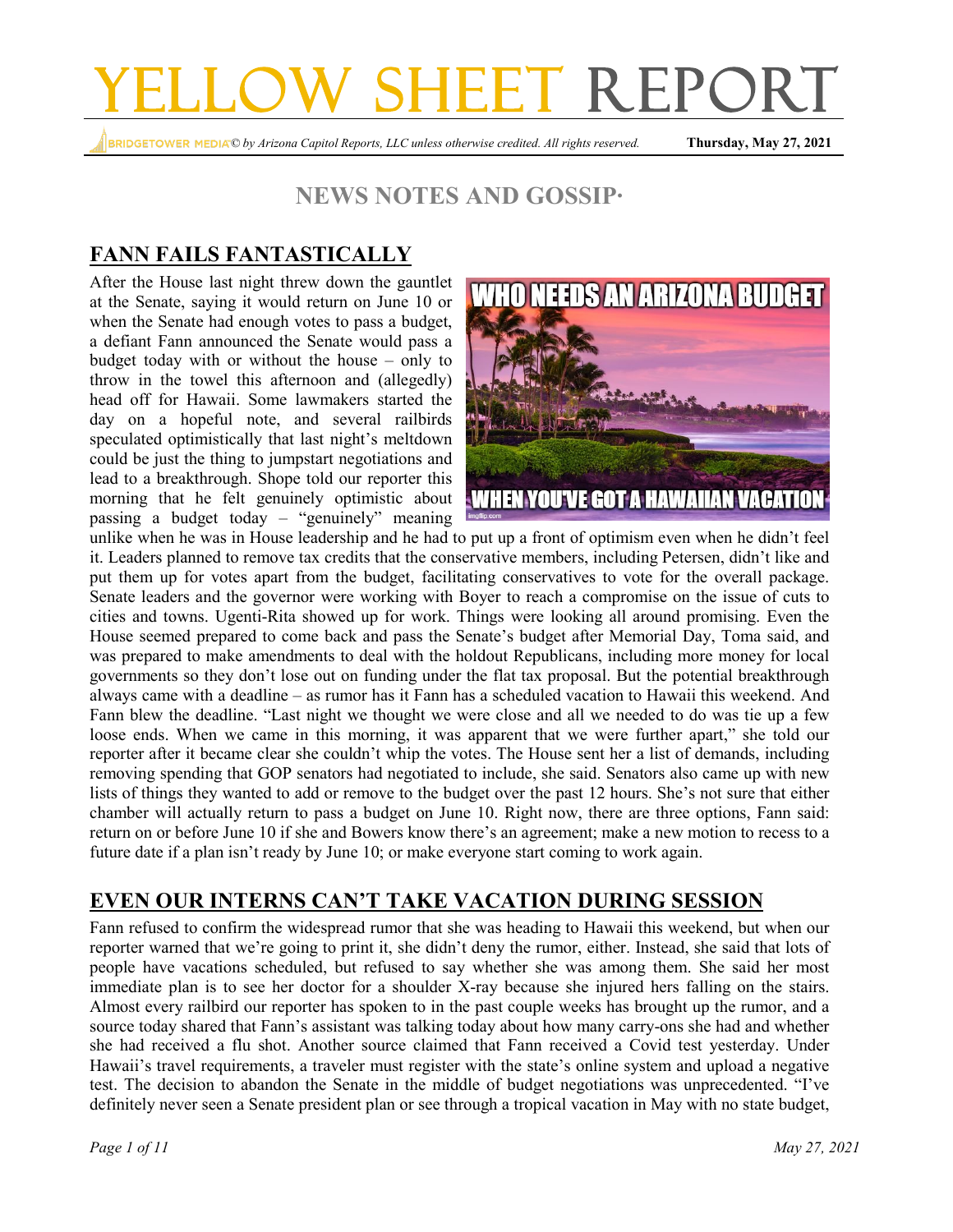and a circus audit," one Republican said, adding even rank-and-file lawmakers don't dare plan things in May. "It's just astounding. It's self-care at its highest form... It's un-f\*cking-believable." The source said they're big fans of Fann as a lawmaker, but that she has absolutely failed as a Senate president. Still, the source said she "showed some sobriety" in calling it quits early, rather than dragging it late into the night before throwing in the towel.

## **FISH GOTTA SWIM, BIRDS GOTTA FLY…**

While staffers are likely unhappy with the prolonged session, there's one group of Capitol dwellers that sees a silver lining to the ongoing legislative deadlock: lobbyists. One lobbyist told our reporter today that Republicans' problems with the flat tax proposal means it will likely be trimmed slightly, freeing up funding for small-dollar priorities. "Lobbyists will lobby – that's what they do. That's their jam," one lobbyist said. More time to lobby, and more trimming of the budget means a greater likelihood that lobbyists will be able to squeeze out \$1 million here, \$10 million there for their clients' priorities. And there's another upside for the lobbying class, the source said. "We still get to charge clients for another month."

## **TEAMING UP WITH RACISTS IS ONE WAY TO LAUNCH A CAMPAIGN**

A potential primary challenger for Schweikert urged a known white nationalist to help denounce a shared enemy who sued both of them. Elijah Norton, who opened an exploratory committee to run in CD6, emailed back and forth with Martin Lindstedt, a pastor of an Aryan Christian church in Missouri about a man named Bryan Reo. In the 2016 exchange  $(LINK - caution - it's a white nationalist site that uses racist language),$  $(LINK - caution - it's a white nationalist site that uses racist language),$ Norton offered to pay Lindstedt money to remove a post about him that appeared when Googling his now-former company, CarGuard. (Reo sued Lindstedt too [\(LINK\)](https://www.capjournal.com/news/white-supremacist-fighting-over-stanley-county-land/article_ce58d398-ed83-11ea-9bdf-63e60471b3ce.html).) "I know you probably hate Bryan Reo (as do I) as I noticed he has a crazy lawsuit against you also," Norton wrote to the white supremacist. "[B]ut I would like to implore you to please delete your post about my company. The reason is that I am in a business that customers



heavily Google and it could hurt my business to have that post up. I would be happy to compensate you for your time for removing it if you'd like." The email chain indicates the two spoke on the phone, then Linstedt replied that "we can work on sending Ol' [N-word] Lips and his alleged spawner to where they belong in a federal prison and to end this sh\*t against others permanently." He signed off "Hail Victory!!!" Norton replied, "Thank you very much! … Anything you need from me to help in this legal fight against Reo just let me know and I will be more than happy to help."

## **OH YEAH, THAT EMAIL CHAIN**

When our reporter called Norton today, he claimed he didn't know who Lindstedt was, but when our reporter told him about the emails, he instantly remembered the entire chain of events perfectly. He said he never had to pay Lindstedt money and that the post in question was removed. He also told our reporter he does not identify as a white supremacist. "Not at all. No, of course not," he said, adding "we had several different people of minorities, ethnicities working for us." He said in hindsight, they should have gone about getting the post removed differently. "I'm not a white supremacist in any way shape or form. CarGuard's current CEO is African American, who I hired. We've had numerous people from numerous different races, ethnicities, religious backgrounds working for us … The assertion that I am somehow a white supremacist is ridiculous, untrue and verifiably false," he told our reporter. "I've had very good friends that are African American and Jewish and of all faiths and religions. So no, I don't identify as that."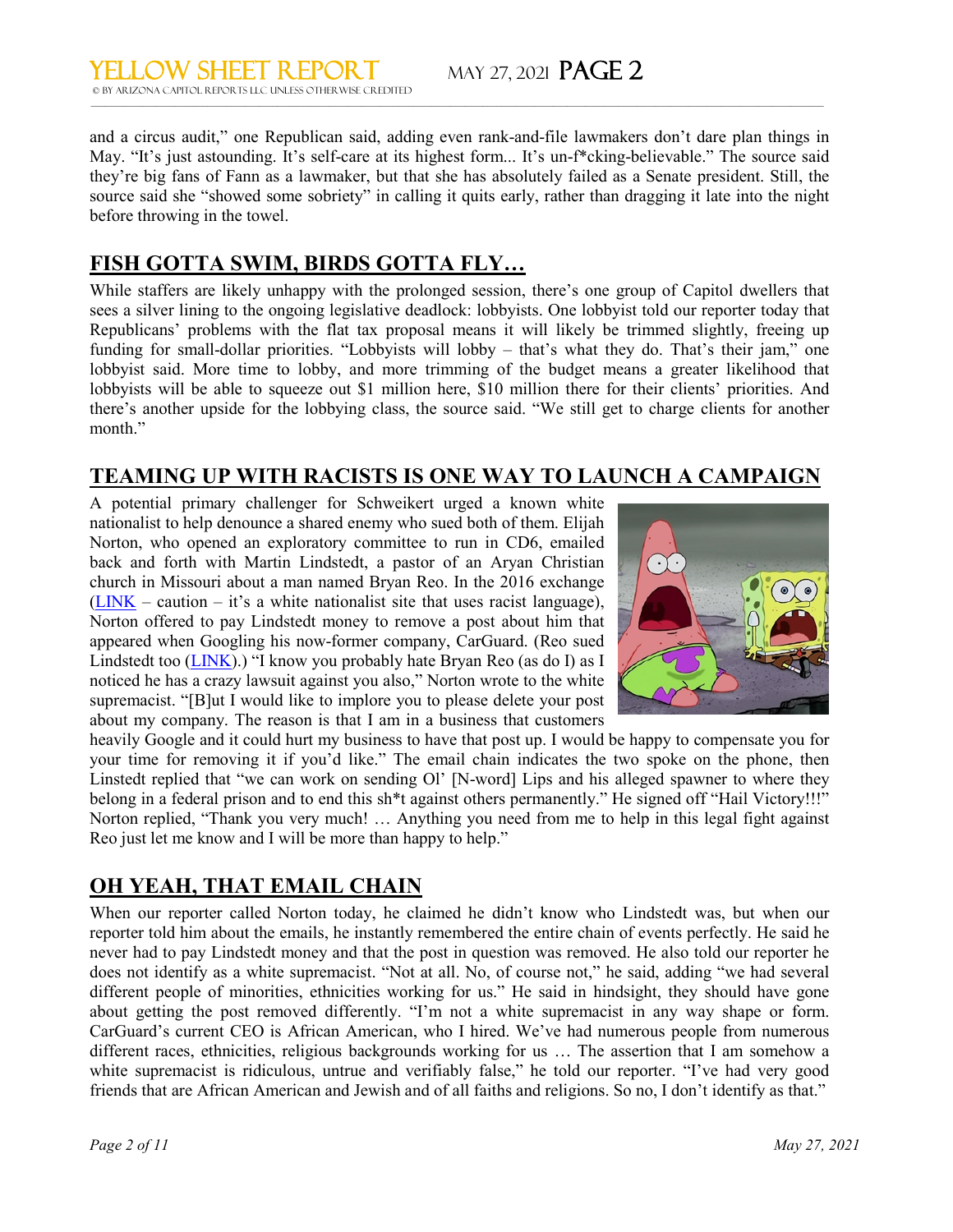## **DOING WHAT THE MEDIA IS TOO POOR TO DO**

Maricopa County Superior Court Judge Michael Kemp scheduled oral arguments in American Oversight's lawsuit to pry loose details of the Senate's audit, including who's funding it. American Oversight, a liberal watchdog group  $(LINK)$ , is suing the state Senate, Fann and Petersen over their refusal or inability to produce public records about the audit's cost, funding and training. The Senate's motion to dismiss



or for summary judgement is due June 9. The plaintiffs will have until June 23 to respond. Oral arguments are set for 1:30 pm on July 7. The Senate turned over 53 pages of audit-related communications among Fann, Ken Bennett, Cyber Ninjas CEO Doug Logan and others earlier this week [\(LINK\)](https://www.americanoversight.org/document/arizona-email-communications-for-state-senators-regarding-maricopa-county-election-audit). American Oversight is still demanding records related to the cost of the audit, who's funding it, auditor/vendor agreements and training and procedure information.

 $\_$  , and the state of the state of the state of the state of the state of the state of the state of the state of the state of the state of the state of the state of the state of the state of the state of the state of the

## **THOSE ITCHY FINGERS GET THE BEST OF US ALL**



Conservative Twitter celebrated Petersen's announcement today that Arizona had passed a bill aimed at stopping teachers from teaching about some controversial topics, particularly race-related ones, in ways Republicans don't like. "Arizona just passed out a ban on teaching critical race theory in schools," Petersen wrote in a tweet sent at 12:20 p.m. during the vote. "PHENOMENAL!" quotetweeted Republican and former Phoenix mayoral candidate Merissa Hamilton. "Thank you, AZ!" state GOP Chairwoman Kelli Ward quote-tweeted. "Great news! Racism does not fix racism," wrote former

congressional candidate Josh Barnett. The only problem? The bill he was touting, S1532 (impeding school operations; civil liability), actually failed. Around the time Petersen sent his tweet, Boyer was explaining how he couldn't vote for a bill that puts prosecutors in charge of investigating what teachers say in their classrooms. With the Democrats unanimously opposed, the bill failed 14-16 – Livingston voted nay so he could move to bring it up for reconsideration and said he has some amendments he wants to work on, so while the bill didn't pass, it isn't dead yet. "Actually, we just killed the bill by a bipartisan vote of 14-16," Quezada quote-tweeted Petersen. "And actually, it has nothing to do with #CriticalRaceTheory. And actually, this tweet is coming from the dude who is behind the #fraudit so, yeah." Petersen later deleted the tweet and put one up saying "AZ passed a ban on critical race theory. It prohibits govt funds used to train CRT or requiring employees be trained in CRT," referring to S1074 (governance; audits; training), which did pass the Senate on a party-line vote.

## **THAT'S ONE WAY TO OUT-FINCHEM FINCHEM**

Ugenti-Rita ditched work yesterday to announce she's "transitioning" to the Secretary of State's Office – ignoring that she still has to win an election while simultaneously taking a cheap shot at trans people. "I'm going to be transitioning – not that kind of transitioning," she told the assembled crowd at a Scottsdale golf course, to raucous applause ( $\underline{LINK}$ ). "Not Caitlin Jenner transitioning – a different kind." Ugenti-Rita's entrance to the race has been long expected, but her decision to announce as Senators were attempting to push through a budget package infuriated her colleagues. Borrelli grumbled on the floor that she only cared about her "little function" and Fann pointedly called the absent Republican out while running down a list of senators who were taking too long to vote on a bill. "Senator Ugenti-Rita. Oh, yeah, she's not here," Fann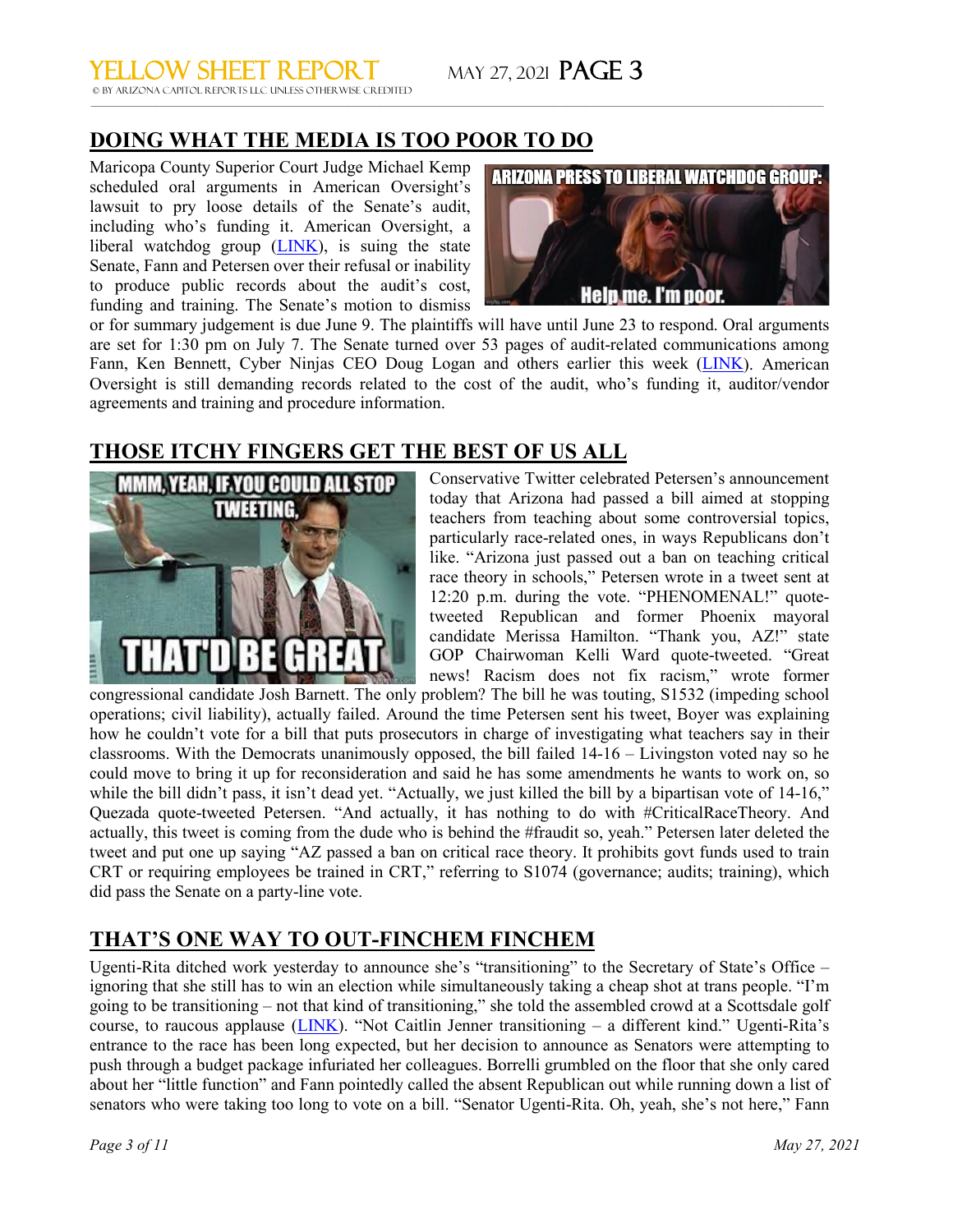said, before chuckling and saying she had to do it. Townsend, who has been at odds with Ugenti-Rita since she refused to grant many of Townsend's election bills hearings in a Senate committee, took a selfie from the floor and tagged other Republican lawmakers who were working that evening. "Thank you, Arizona, for sending us to work for you," she wrote.

 $\_$  , and the state of the state of the state of the state of the state of the state of the state of the state of the state of the state of the state of the state of the state of the state of the state of the state of the

## **DONALD TRUMP IS A HELL OF A DRUG**

After Trump recently called him "one of the worst Republican governors" in the country, among other recent cheap shots, Ducey again pledged his fealty to the former president, calling him, somewhat reluctantly, the leader of the Republican Party. In a roundtable discussion with *Fox News*' Sean Hannity and five other Republican governors, Hannity asked if Trump still is the leader of the Republican Party and Ducey was told to answer yes or no. "Well he's the former president, he's the largest voice," Ducey said at first, adding that he received more than 75 million votes.



Hannity asked twice more, and Ducey finally said "yes." During the interview, Ducey talked the least of the group, and he again dodged talking about the Senate's audit of Maricopa County's ballots. But he patted himself on the back for his Covid response – not mentioning that Arizona twice became a worldwide hotspot for Covid and now ranks sixth for deaths per capita in the country. While Ducey posted several clips of him talking with Hannity, including recycling his criticism of Biden and Harris "anti-wall and AWOL" when it comes to the border [\(LINK\)](https://twitter.com/The_RGA/status/1397972116134412293), he didn't post the clip in which he called Trump the head of the party [\(LINK\)](https://twitter.com/Acyn/status/1397734703201873923?s=20).

## **∙WAKE UP CALL∙**

#### **[Arizona regulators adopt revamped clean-energy rules](https://news.azcapitoltimes.com/acton/ct/22716/s-1436-2105/Bct/q-005d/l-0021:199/ct1_0/1/lu?sid=TV2%3Ayp46PcEY9)**

*Arizona Daily Star*

After killing a proposed mandate for 100% carbon-free power by 2050, the Arizona Corporation Commission voted to reach that goal by 2070.

#### **[Wildfire prevention gets boost from behind bars with expanded program](https://news.azcapitoltimes.com/acton/ct/22716/s-1436-2105/Bct/q-005d/l-0021:199/ct2_0/1/lu?sid=TV2%3Ayp46PcEY9)**

#### *Cronkite News*

It's important to have boots on the ground when battling wildfires. And come July 1, the Arizona Department of Forestry and Fire Management will be able to start putting 1,400 more boots on the ground.

#### **[Oak Flat mine fight draws support of diverse religious groups](https://news.azcapitoltimes.com/acton/ct/22716/s-1436-2105/Bct/q-005d/l-0021:199/ct3_0/1/lu?sid=TV2%3Ayp46PcEY9)**

#### *Cronkite News*

The Sikh Coalition and the San Carlos Apache would not appear to have much in common at first glance, but they have found a shared interest in the fight over a patch of land in southeastern Arizona.

#### **[State budget faces GOP opposition as debate delayed](https://news.azcapitoltimes.com/acton/ct/22716/s-1436-2105/Bct/q-005d/l-0021:199/ct4_0/1/lu?sid=TV2%3Ayp46PcEY9)**

#### *Associated Press*

Contentious division among Republican lawmakers about a state budget deal negotiated between GOP Gov. Doug Ducey and majority Republican legislative leaders is in the forefront as the Arizona House delayed a scheduled Wednesday debate.

#### **['Sadistic Penchant for Violence': Dion Johnson Lawsuit Focuses on DPS Trooper's](https://news.azcapitoltimes.com/acton/ct/22716/s-1436-2105/Bct/q-005d/l-0021:199/ct5_0/1/lu?sid=TV2%3Ayp46PcEY9)  [Dishonesty](https://news.azcapitoltimes.com/acton/ct/22716/s-1436-2105/Bct/q-005d/l-0021:199/ct5_0/1/lu?sid=TV2%3Ayp46PcEY9)**

*Phoenix New Times*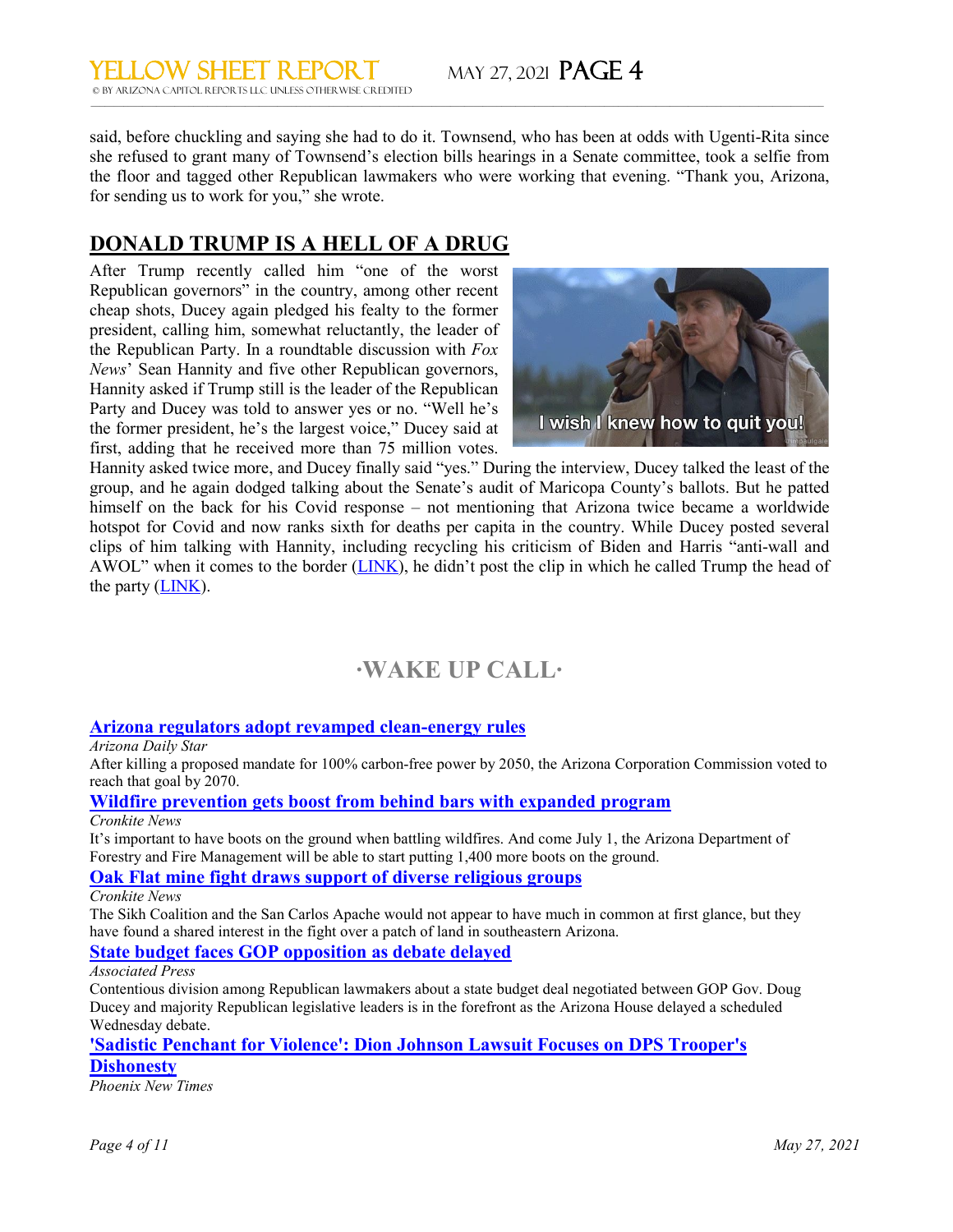A lengthy lawsuit filed by Dion Johnson's mother alleges that state trooper George Cervantes started an unnecessary fight on the freeway before shooting Johnson, who was just defending himself.

 $\_$  , and the state of the state of the state of the state of the state of the state of the state of the state of the state of the state of the state of the state of the state of the state of the state of the state of the

#### **[Congress warned of a 'real and urgent' drought crisis throughout the West](https://news.azcapitoltimes.com/acton/ct/22716/s-1436-2105/Bct/q-005d/l-0021:199/ct6_0/1/lu?sid=TV2%3Ayp46PcEY9)**

#### *Arizona Mirror*

A drought crisis unfolding across the West will require short-term relief and massive, long-term federal funding to help states weather the effects of climate change, state water managers and lawmakers said at a U.S. House hearing on Tuesday.

#### **[U.S. Sens. Kyrsten Sinema and Mark Kelly can stop the GOP from disenfranchising voters.](https://news.azcapitoltimes.com/acton/ct/22716/s-1436-2105/Bct/q-005d/l-0021:199/ct7_0/1/lu?sid=TV2%3Ayp46PcEY9)  [Will they?](https://news.azcapitoltimes.com/acton/ct/22716/s-1436-2105/Bct/q-005d/l-0021:199/ct7_0/1/lu?sid=TV2%3Ayp46PcEY9)**

*Arizona Mirror (Opinion, Reginald Bolding)*

For decades, the Arizona legislature has been controlled by the Republican Party. Four of the last five governors have been Republicans. For the first time in our state's history, we have two Democratic U.S. senators and a majority of our congressional delegation is Democrats.

#### **[Did Arizona Senate President Fann admit the election audit is a sham?](https://news.azcapitoltimes.com/acton/ct/22716/s-1436-2105/Bct/q-005d/l-0021:199/ct8_0/1/lu?sid=TV2%3Ayp46PcEY9)**

*Arizona Republic (Opinion, EJ Montini)*

Republican Maricopa County Supervisor Bill Gates says she told her as much back in November.

**Trump is sabotaging what may be [the Arizona GOP's best hope of recapturing a Senate seat](https://news.azcapitoltimes.com/acton/ct/22716/s-1436-2105/Bct/q-005d/l-0021:199/ct9_0/1/lu?sid=TV2%3Ayp46PcEY9)** *Arizona Republic (Opinion, Laurie Roberts)*

Donald Trump is sabotaging what may be the Republicans' best chance of recapturing a Senate seat in Arizona. That tells you everything you need to know about the ex-president's priorities.

#### **[A pipeline from the Mississippi River won't solve our water problems, but this might](https://news.azcapitoltimes.com/acton/ct/22716/s-1436-2105/Bct/q-005d/l-0021:199/ct10_0/1/lu?sid=TV2%3Ayp46PcEY9)**

*Arizona Republic (Opinion, Joanna Allhands)*

Arizona is taking important steps to find new water sources. Pursuing floodwater on the Mississippi River, however, is not one of them.

#### **[Arizona Democrats put the brakes on a voting bill, but Republicans won't give up](https://news.azcapitoltimes.com/acton/ct/22716/s-1436-2105/Bct/q-005d/l-0021:199/ct11_0/1/lu?sid=TV2%3Ayp46PcEY9)**

*Arizona Republic (Opinion, Elvia Diaz)*

Arizona Democrats put the brakes on a bill requiring that voters provide proof when returning their early ballot. But the fight is far from over

## **∙PRESS RELEASES∙**

#### **Statement from Senate Democrats on Budget Stalemate**

*PHOENIX- Senate Democratic Leadership has released the following statement on the Senate adjourning without passing a budget.*

"This budget stalemate has been a disservice to the people of Arizona who look up to us as leaders. While Democrats are ready to fight for a budget that rebuilds, revitalizes and reinvests in Arizonans, Republicans have decided to take a vacation instead of working with us to pass a people's budget. When we return, they'll continue forcing through a budget that completely ignores the critical needs of Arizonans, like investing in our schools, children's healthcare, teacher pay, affordable housing and more. Rather, our Republican colleagues have decided to prioritize welfare for the wealthy with a disastrous tax plan that asks almost 90% of Arizona taxpayers to pay their own tax dollars to subsidize the taxes of the wealthiest of Arizonans.

Arizona doesn't need more tax cuts that will only help corporations and the wealthiest. After a decade of slashed budgets, we have a real opportunity to meet the needs of our students, senior citizens and most vulnerable. Arizona needs to fund COVID recovery for families and small businesses and invest in services and programs that benefit all Arizonans. The Republican budget does none of those things. Senate Democrats have a budget proposal that would help Arizona's working families restore, recover and rebuild from the COVID-19 pandemic. The \$12.9 billion Democratic plan would raise teacher pay, make higher education more affordable, extend healthcare to uninsured children, address affordable housing shortages, reform an antiquated unemployment insurance system, invest in critical infrastructure and protect and uplift the most vulnerable Arizonans. Sadly, our republican colleagues refuse to come to the table with us and are more interested in giving out welfare for the wealthy. "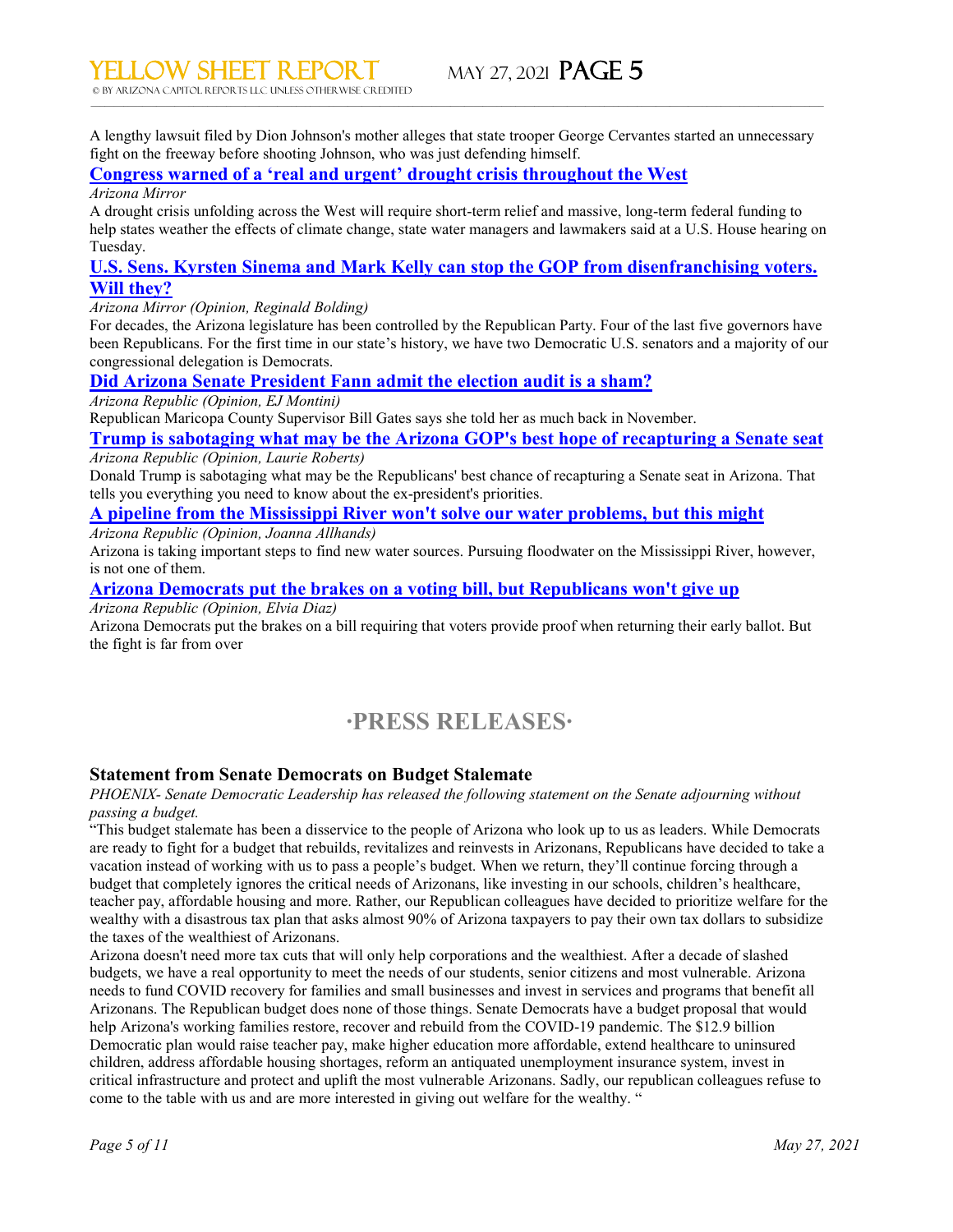#### **Release: Despite Republican Obstruction, Economy Continues to Recover Thanks to Biden's American Rescue Plan**

 $\_$  , and the state of the state of the state of the state of the state of the state of the state of the state of the state of the state of the state of the state of the state of the state of the state of the state of the

**PHOENIX –** According to new data from the Department of Labor [released today,](https://azdem.us15.list-manage.com/track/click?u=e07abe0b5244496f614006119&id=b77e5e2047&e=38ae958e9d) **the number of Americans seeking unemployment benefits fell for the seventh week in a row to a new pandemic-era low as Democrats' American Rescue Plan helps thousands get back to work.** This comes as Arizona reached more than [50 percent](https://azdem.us15.list-manage.com/track/click?u=e07abe0b5244496f614006119&id=71a5bd153d&e=38ae958e9d) of adults being fully vaccinated this week—another shining success stemming from the Biden-Harris administration's investment in a nationwide vaccine program that continues to spur Arizona's economic recovery.

"Despite continued obstruction from Republican lawmakers like Andy Biggs and Debbie Lesko, President Joe Biden and Democrats in Congress continue to deliver for Arizonans," **said ADP Spokesperson Hannah Goss.** "With real partners in the White House, Arizona Democrats are working to build back our economy better than ever—and they'll continue the work of getting Arizona's working families back on their feet with or without the support of their Republican colleagues."

Communities across Arizona continue to receive federal funding from President Biden's American Rescue Plan, which passed Congress without the support of a single Arizona Republican. In the weeks since being signed into law, the historic recovery plan [has provided Arizona](https://azdem.us15.list-manage.com/track/click?u=e07abe0b5244496f614006119&id=09643dab7b&e=38ae958e9d) with nearly \$10 billion in state and local aid, helped communities rebuild, put money in people's pockets, and lifted 112,000 Arizona children out of poverty.

#### **Governor Ducey Announces \$550,000 From AZ Coronavirus Relief Fund To Support Mental Health Organizations**

PHOENIX — Governor Doug Ducey today announced \$550,000 from the AZ Coronavirus Relief Fund has been allocated to 13 organizations in Arizona that offer mental health support services for adults and children. As vaccinations increase across the country and more activities return to normal, experts warn that people may continue to suffer negative mental health effects as a result of the pandemic. The National Alliance of Mental Illness (NAMI) reports that more than half of Americans say that COVID-19 has had a negative impact on their mental health.

"Even before the pandemic, we have been working diligently to address issues such as isolation and disconnection, especially among our young people," said Governor Ducey. "COVID-19 has made that effort more urgent. These dollars will bolster the efforts of more than a dozen organizations around the state working to provide mental health support to those in need. As we move forward, we must make sure we are supporting the whole health of our state's citizens."

"Text messages to our suicide prevention hotline for teens increased over 450% during the pandemic," said Michelle Moorhead, Executive Director, Teen Lifeline. "The grant from the Arizona Coronavirus Relief Fund supports our statewide crisis text service that provides a lifesaving connection to hope for teens who feel disconnected, overwhelmed, isolated or depressed."

Among the mental health services offered by the recipient organizations include youth and teen after-school programs, suicide prevention, adult mental health recovery, behavioral health therapy and more.

Organizations receiving funding include: Arizona Behavioral Health Corporation Black Family & Children's Services Horses Help Hunkapi ICAN Our Place Clubhouse Native Americans For Community Action National Alliance on Mental Health Arizona Mentally Ill Kids in Distress Reigning Grace Teen Lifeline Therapeutic Riding of Tucson (TROT) West Yavapai Guidance Clinic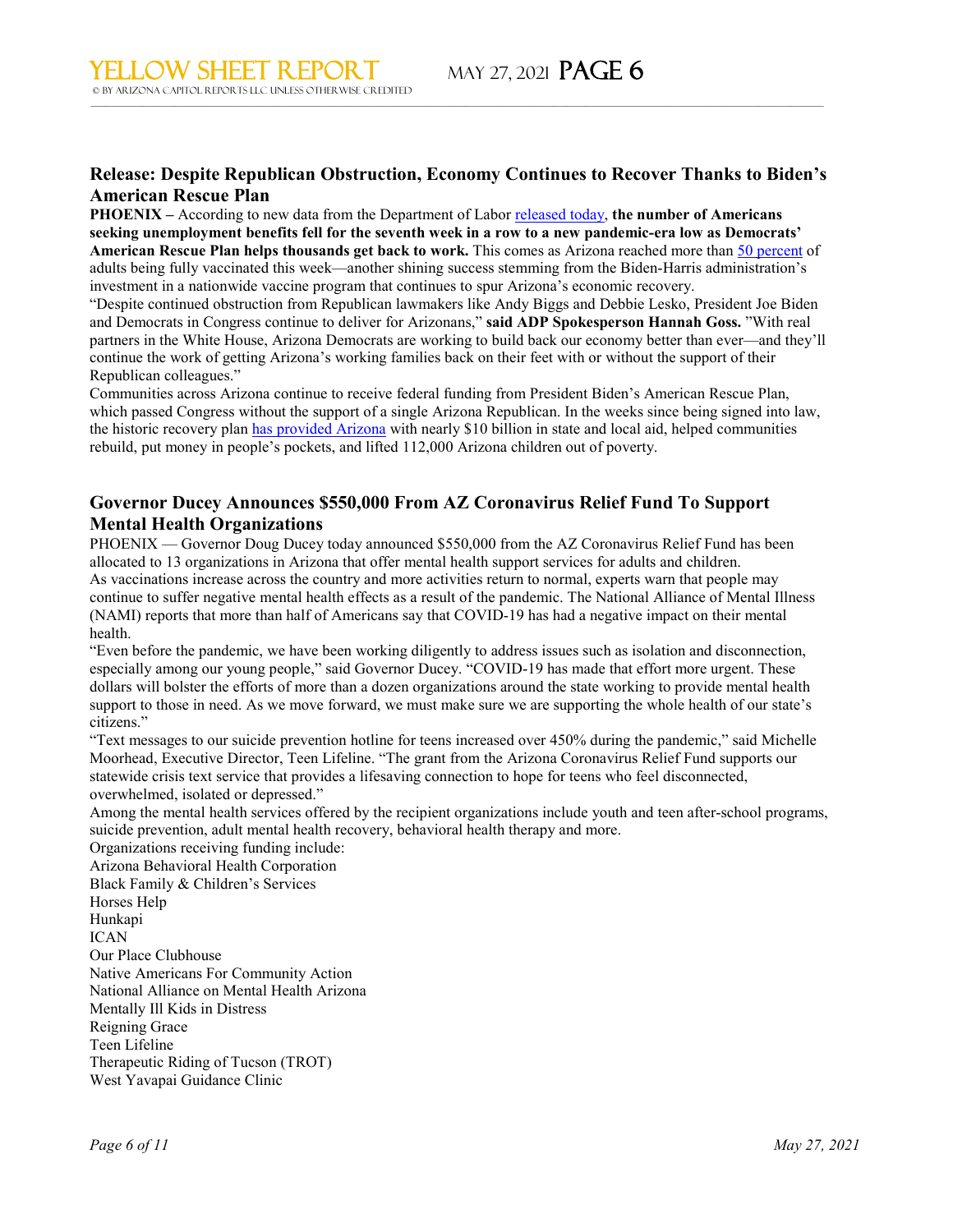"The COVID crisis has deeply affected the mental wellness of many communities in Arizona, in particular those with low/no access to mental health resources," said Shelby Pedersen, CEO, ICAN. "This generous grant from the Coronavirus Relief Fund will allow us to bring these much-needed resources to underserved youth, particularly during the summer months when students are out of school and further disconnected from vital support systems. We are so grateful for the funding and will put it to immediate use to better the mental wellness of school-aged children." "Native Americans for Community Action, Inc. (NACA) is very thankful and delighted to receive this funding from the Arizona Coronavirus Relief Fund so that we may further our mental health services to the community," said Jeff Axtell, CEO, Native Americans for Community Action, Inc. "With this funding we can provide adjunctive therapy services, transportation and ceremonial assistance for our clients who have been devastated by this pandemic over the past year. We appreciate the Governor's office in that they are assisting our Indigenous relatives with access to the much-needed mental health services that they may otherwise go without, thank you!"

 $\_$  , and the state of the state of the state of the state of the state of the state of the state of the state of the state of the state of the state of the state of the state of the state of the state of the state of the

"As a mental health organization we have continued to provide live, animal therapy services through an unprecedented time," said Terra Schaad, Founder and Executive Director, Hunkapi. "The pandemic has shown us the need for connection, touch, and relationship and our horses are able to provide those things when human touch and friendships are less common and accessible than before. Receiving this grant allows Hunkapi to continue in its mission to 'Teach the world to fear less and love more,' and open up services to more youth at risk and trauma survivors. We are honored and incredibly grateful to have been selected as a recipient from the Governor's office." "The isolation associated with the pandemic has left its scars on so many and this grant is a complete game changer for Therapeutic Riding of Tucson," said Jeff Copfer, Executive Director, Therapeutic Riding of Tucson. "Our parttime therapist specializing in equine facilitated psychotherapy, will now be able to dedicate her time to TROT and help more in need of healing as a result of COVID-19. She will begin hosting teen support groups, women's support groups, family sessions, and take on more individual sessions. Additionally, the grant allows us to purchase supplies for group sessions, build a confidence course, and a shade structure for our round pen to facilitate counseling sessions during summer."

The AZ Coronavirus Relief Fund was established by Governor Ducey as part of the Arizona Together Initiative to provide financial support to non-profit organizations serving Arizonans in need statewide during the pandemic. The fund collected \$10 million in private donations and has disbursed roughly \$9.3 million to date.

Funding requests are reviewed and approved by an independent five-member committee working in consultation with Arizona's philanthropic community. To date, funding has been allocated for the purchase of Personal Protective Equipment (PPE) for frontline medical personnel; to aid non-profit organizations such as food banks, homeless shelters, domestic violence facilities, and other institutions; to equip low-income students with learning technology; and more.

One hundred percent of contributions are being directly distributed to organizations supporting Arizonans during the COVID-19 outbreak and recovery effort.

More information can be foun[d HERE.](https://azgovernor.us3.list-manage.com/track/click?u=92fdf4d2c03bdcc82721f4a7b&id=37a38d07b4&e=273f410a40)

#### **Arizona Clean Energy Rules Back on Track**

#### *A Bipartisan Vote of the Arizona Corporation Commission Advances Rules*

**PHOENIX** —At the request of Commissioner Sandra Kennedy, the Arizona Corporation Commission reconsidered and passed a clean energy rules package on Wednesday that will modernize Arizona's electric system. In a 3-2 vote, Democratic Commissioners Sandra Kennedy and Anna Tovar were joined by Republican Jim O'Connor in supporting the package. A similar package of measures was rejected by Commissioners in early May.

The rules set the state's first carbon-reduction standard, continue and enhance its successful energy efficiency standard, improve and increase accountability for future energy planning by utilities, require utilities to support communities impacted by coal plant closure through the favorable siting of renewable energy projects, and establish the nation's first distributed solar and storage requirement.

The vote comes after three years of workshops, proposals and input by community organizations, low-income and clean energy advocates, businesses, faith leaders and utilities to support a robust set of measures to set the state's utilities on a path to clean energy and address climate change. The rules will now go through a new public comment process and come back for a final vote later this year.

"Creating a comprehensive set of clean energy rules ensures the state is economically competitive with our neighbors and creates policy certainty that will spur investment in Arizona," said **Amanda Ormond, Director of Western Grid**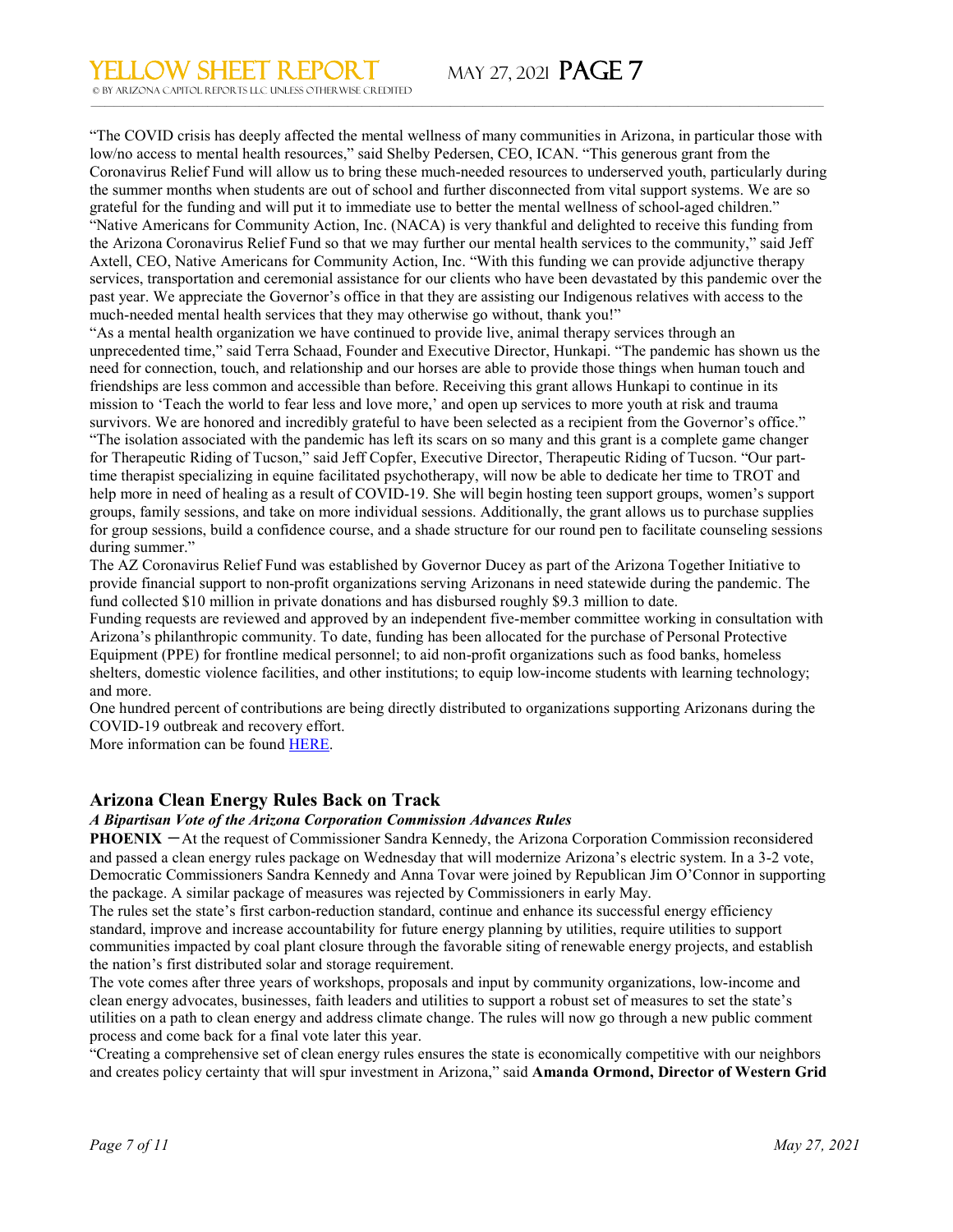© by ARIZONA CAPITOL REPORTS LLC UNLESS OTHERWISE CREDITED

**Group**. "Increasingly, businesses and local governments demand clean energy because they know that is what the public wants."

 $\_$  , and the state of the state of the state of the state of the state of the state of the state of the state of the state of the state of the state of the state of the state of the state of the state of the state of the

"Early action on reducing carbon emissions to address our climate crisis is critical," said **Sandy Bahr, Chapter Director for Sierra Club's Grand Canyon (Arizona) Chapter**. "These rules include an important carbon standard to reduce emissions 50 percent by 2032, as well as standards for energy efficiency and distributed storage that will help our state move forward on reducing emissions. Sierra Club appreciates the Commission moving these Clean Energy Rules forward and to seeing final adoption later this year."

"Electricity customers are the winners with today's rules vote. Continuation and expansion of energy saving programs by utilities will allow low-income, home and business customers access to programs that will save them energy and money," said **Ellen Zuckerman, Co-Director of the Utility Program for the Southwest Energy Efficiency Project**. "In this challenging economic climate, providing a full array of energy savings programs will pay dividends to customers and the state as a whole by making homes and businesses more energy efficient."

"As Arizona transitions from coal to clean energy resources, our coal-impacted communities need to see benefits from clean energy investments," said **Nicole Horseherder, executive director of Tó Nizhóní Ání**. "This energy package includes the first obligation for utilities that benefited from dirty coal power to support communities that want to be included in the clean energy future by ensuring that impacted Tribal and non-tribal communities are prioritized." "These rules include an innovative provision to couple energy storage with distributed solar energy systems, providing the opportunity for homes and businesses to be more energy independent and resilient," said **Nicole LaSlavic, Executive Director of the Arizona Solar Energy Industries Association**.

"Commissioners today demonstrated a serious commitment to modernizing Arizona's Energy Rules and ensuring years of public participation were not lost," said **Ronny Sandoval, Regulatory Director, Interior West for Vote Solar**. "Critically, these rules preserve the near-term commitments to carbon reductions that would result in expanded energy options, cleaner air, and greater economic opportunities for all Arizonans."

"This was an important step in the right direction," said **Rev. Doug Bland, Arizona Interfaith Power & Light**. "We thank Commissioners Kennedy, Tovar and O'Connor for finding a way to move these energy rules forward. Their foresight will be good for ratepayers, good for the environment, and good for the future. Faith leaders around the state affirm that robust energy rules and a just transition from fossil fuels are two essential ways to love our neighbor." The original rules would have saved ratepayers' dollars and provided enormous economic benefits. In January, [Stategen released a report](https://swenergy.org/pubs/arizona-energy-rules-analysis-jan2021) that found that adopting the Clean Energy Rules could not only significantly reduce carbon emissions to address the climate crisis, but could also create an <u>economic windfall of \$2 billion for Arizona</u>. While the rules were amended from the original, the near-term provisions passed today are still substantially the same and will result in significant benefits to ratepayers and the people of Arizona.

#### **Arizona Clean Energy Rules Back on Track**

#### *A Bipartisan Vote of the Arizona Corporation Commission Advances Rules*

**PHOENIX** —At the request of Commissioner Sandra Kennedy, the Arizona Corporation Commission reconsidered and passed a clean energy rules package on Wednesday that will modernize Arizona's electric system. In a 3-2 vote, Democratic Commissioners Sandra Kennedy and Anna Tovar were joined by Republican Jim O'Connor in supporting the package. A similar package of measures was rejected by Commissioners in early May.

The rules set the state's first carbon-reduction standard, continue and enhance its successful energy efficiency standard, improve and increase accountability for future energy planning by utilities, require utilities to support communities impacted by coal plant closure through the favorable siting of renewable energy projects, and establish the nation's first distributed solar and storage requirement.

The vote comes after three years of workshops, proposals and input by community organizations, low-income and clean energy advocates, businesses, faith leaders and utilities to support a robust set of measures to set the state's utilities on a path to clean energy and address climate change. The rules will now go through a new public comment process and come back for a final vote later this year.

"Creating a comprehensive set of clean energy rules ensures the state is economically competitive with our neighbors and creates policy certainty that will spur investment in Arizona," said **Amanda Ormond, Director of Western Grid Group**. "Increasingly, businesses and local governments demand clean energy because they know that is what the public wants."

"Early action on reducing carbon emissions to address our climate crisis is critical," said **Sandy Bahr, Chapter Director for Sierra Club's Grand Canyon (Arizona) Chapter**. "These rules include an important carbon standard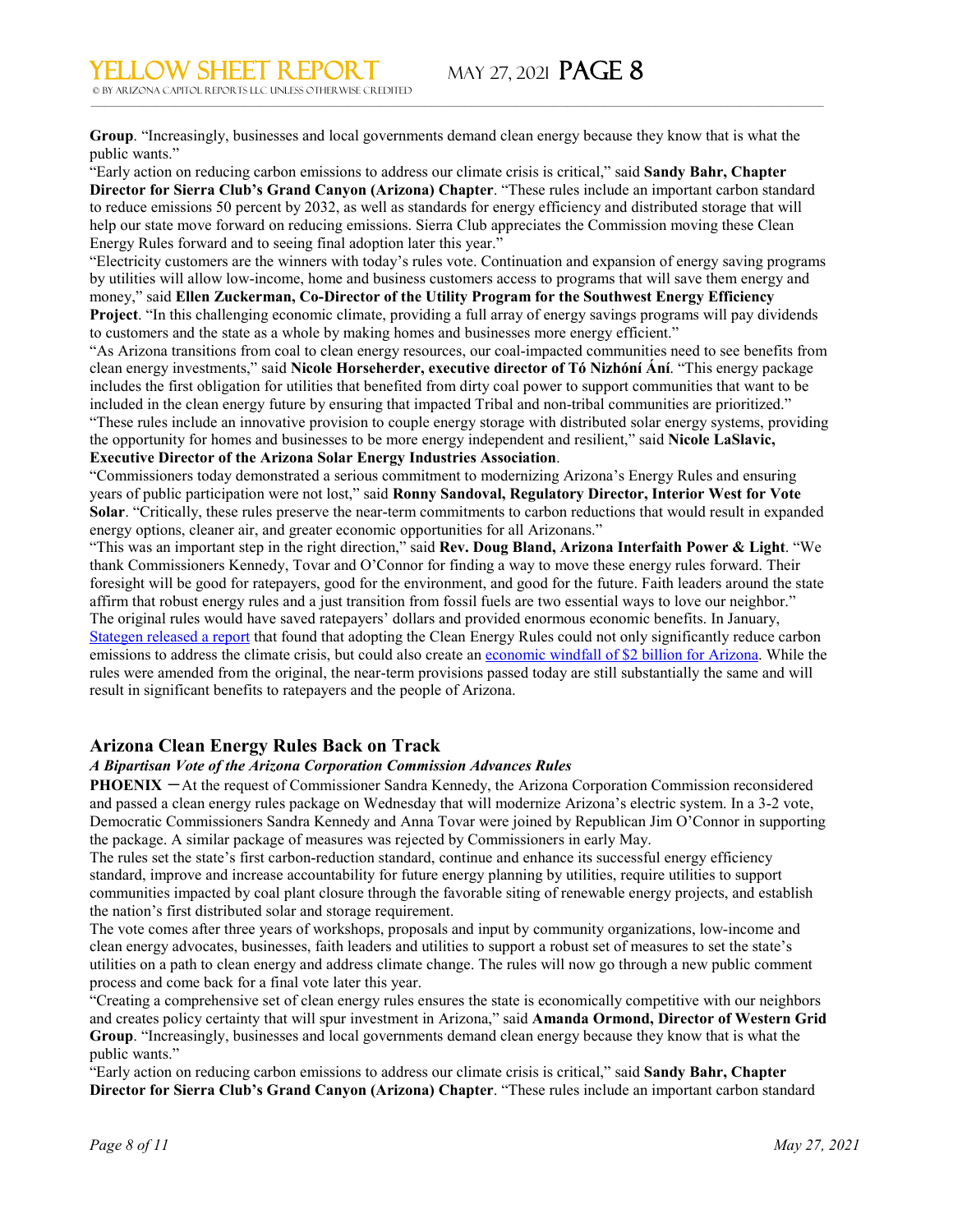to reduce emissions 50 percent by 2032, as well as standards for energy efficiency and distributed storage that will help our state move forward on reducing emissions. Sierra Club appreciates the Commission moving these Clean Energy Rules forward and to seeing final adoption later this year."

 $\_$  , and the state of the state of the state of the state of the state of the state of the state of the state of the state of the state of the state of the state of the state of the state of the state of the state of the

"Electricity customers are the winners with today's rules vote. Continuation and expansion of energy saving programs by utilities will allow low-income, home and business customers access to programs that will save them energy and money," said **Ellen Zuckerman, Co-Director of the Utility Program for the Southwest Energy Efficiency Project**. "In this challenging economic climate, providing a full array of energy savings programs will pay dividends to customers and the state as a whole by making homes and businesses more energy efficient."

"As Arizona transitions from coal to clean energy resources, our coal-impacted communities need to see benefits from clean energy investments," said **Nicole Horseherder, executive director of Tó Nizhóní Ání**. "This energy package includes the first obligation for utilities that benefited from dirty coal power to support communities that want to be included in the clean energy future by ensuring that impacted Tribal and non-tribal communities are prioritized." "These rules include an innovative provision to couple energy storage with distributed solar energy systems, providing the opportunity for homes and businesses to be more energy independent and resilient," said **Nicole LaSlavic,** 

**Executive Director of the Arizona Solar Energy Industries Association**.

"Commissioners today demonstrated a serious commitment to modernizing Arizona's Energy Rules and ensuring years of public participation were not lost," said **Ronny Sandoval, Regulatory Director, Interior West for Vote Solar**. "Critically, these rules preserve the near-term commitments to carbon reductions that would result in expanded energy options, cleaner air, and greater economic opportunities for all Arizonans."

"This was an important step in the right direction," said **Rev. Doug Bland, Arizona Interfaith Power & Light**. "We thank Commissioners Kennedy, Tovar and O'Connor for finding a way to move these energy rules forward. Their foresight will be good for ratepayers, good for the environment, and good for the future. Faith leaders around the state affirm that robust energy rules and a just transition from fossil fuels are two essential ways to love our neighbor." The original rules would have saved ratepayers' dollars and provided enormous economic benefits. In January, [Stategen released a report](https://swenergy.org/pubs/arizona-energy-rules-analysis-jan2021) that found that adopting the Clean Energy Rules could not only significantly reduce carbon emissions to address the climate crisis, but could also create an [economic windfall of \\$2 billion for Arizona.](https://swenergy.org/press-release?PressID=280) While the rules were amended from the original, the near-term provisions passed today are still substantially the same and will result in significant benefits to ratepayers and the people of Arizona.

#### **Release: Even GOP Senate Campaign Chair Admits Senate Primary Will Be "Competitive" With "No Clear Front-Runner"**

PHOENIX – In an interview with the **[Arizona Republic](https://azdem.us15.list-manage.com/track/click?u=e07abe0b5244496f614006119&id=053355bb07&e=38ae958e9d)** today, the Chair of the GOP Senate campaign arm Sen. Rick Scott admitted what's become glaringly obvious: Arizona is barreling headlong into a "competitive GOP primary" with "no clear front-runner."

Republicans have lost all hope of uniting behind a candidate anytime soon – one candidate already went up on TV, another potential candidate has [\\$10 million in promised support,](https://azdem.us15.list-manage.com/track/click?u=e07abe0b5244496f614006119&id=4cb86462f1&e=38ae958e9d) and [Club for Growth](https://azdem.us15.list-manage.com/track/click?u=e07abe0b5244496f614006119&id=b5dfc05fab&e=38ae958e9d) is ready to jump in. It's clear this race will not only be expensive but will last right through Arizona's August 2022 primary.

**"The GOP Senate primary is gearing up to be nasty, long-running, and expensive – and National Republicans know it,"** said ADP spokesperson Sarah Guggenheimer. **"Rick Scott may pretend he's** ['unbothered'](https://azdem.us15.list-manage.com/track/click?u=e07abe0b5244496f614006119&id=85cd3b2f7e&e=38ae958e9d) having 'no [clear front-runner,'](https://azdem.us15.list-manage.com/track/click?u=e07abe0b5244496f614006119&id=85cd3b2f7e&e=38ae958e9d) **but Arizona Republicans are splintering in the face of the ongoing Trump-backed 'audit.' This bare-knuckle primary will only further put off Arizona voters looking for a senator focused on the issues that matter, not lies and conspiracies."**

#### **GOP Stands Alone in Backing Arizona State Senate Audit**

#### *[Read full blog post here](https://cts.vresp.com/c/?HG/4fa53ab1e5/78b7ddfddd/34bc7a52bb)*

#### **Contact: Paul Bentz, 602-528-3684**

PHOENIX (May 27, 2021) – As Legislative leaders attempt to secure every Republican vote to pass a budget, the audit becomes a good lens to see why legislative leaders have only one seat majorities in both the House and the Senate. In 2012, Republicans enjoyed super majorities in both chambers and controlled every statewide office in Arizona.

"The issues that Republicans are running on today – fraud and tax cuts – are not issues that a majority of the Arizona electorate supports," said Paul Bentz, Senior V.P for Research & Strategy at HighGround, Inc., "As we pointed out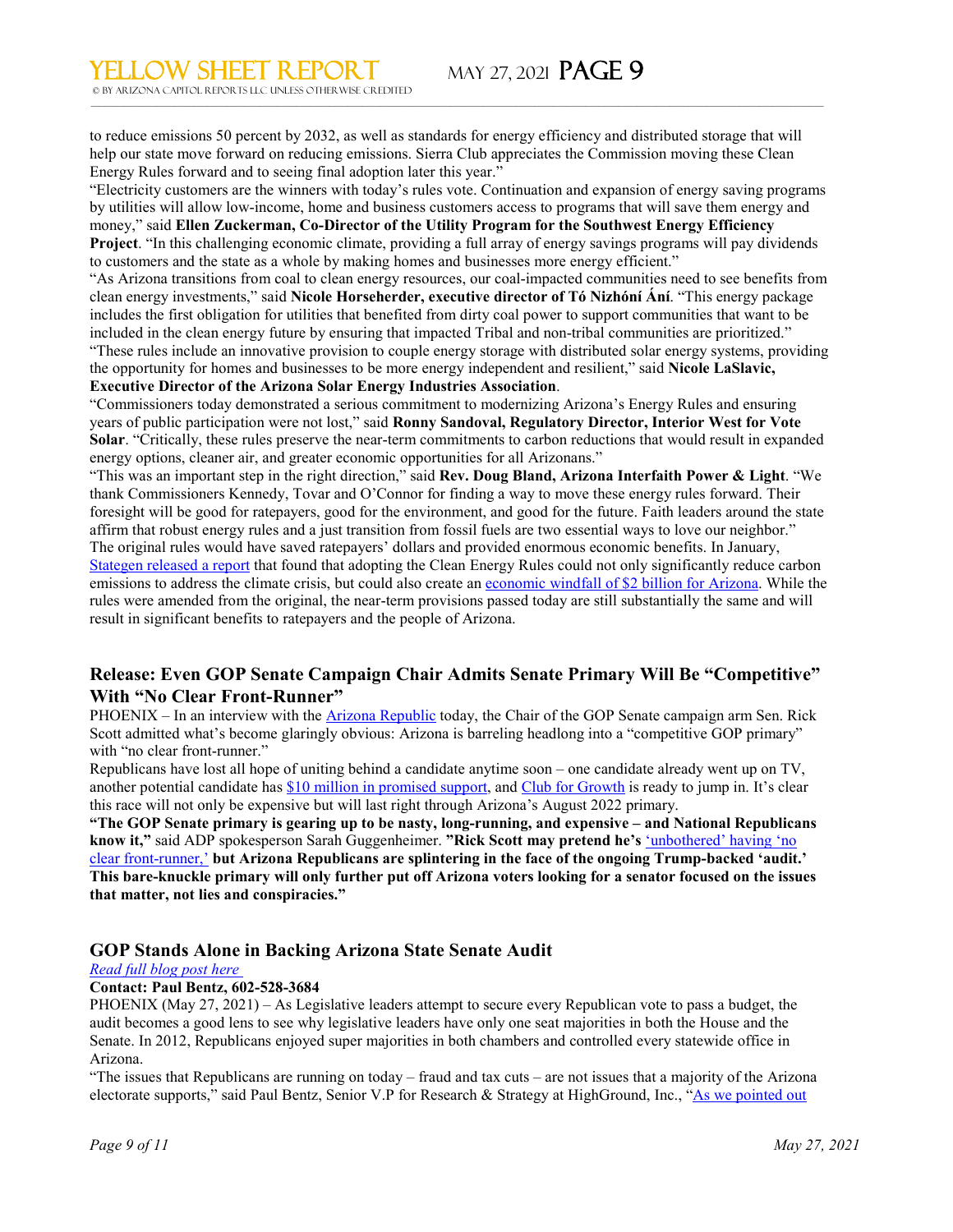[earlier this week,](https://cts.vresp.com/c/?HG/4fa53ab1e5/78b7ddfddd/d1bfe80272) a majority of the Arizona electorate would far prefer investments in education and Arizona's cities and towns over tax cuts. The same data set reveals that a majority of likely 2022 voters oppose the audit and less than a third of voters were willing to give the auditors passing marks for their work thus far."

 $\_$  , and the state of the state of the state of the state of the state of the state of the state of the state of the state of the state of the state of the state of the state of the state of the state of the state of the

NOTE: This survey data was gathered before the Pennsylvania-based IT company, Wake Technology Services, Inc. resigned on Monday further complicating perceptions of the audit and its professionalism.

Chuck Coughlin, President and CEO of HighGround Inc. said, "Similar to what we saw with the [polling that we](https://cts.vresp.com/c/?HG/4fa53ab1e5/78b7ddfddd/d8cb67cdb2)  [previously released](https://cts.vresp.com/c/?HG/4fa53ab1e5/78b7ddfddd/d8cb67cdb2) regarding fraud and the November 2020 election, Republicans are on an island when it comes to this audit. While it is to be expected that they would receive significant opposition from Democrats, this audit makes them face headwinds among independent and unaffiliated voters as well. As we have said before, 'never run the last election, run the election you are in now.' This issue is an electoral cul-de-sac that spells trouble for Republicans in 2022."

A majority of Republicans (76.9%) support the audit compared to 20.1% who oppose. Democratic voters are overwhelmingly in opposition (90.5%) joined by more than two-thirds of Independent and unaffiliated voters (67.7%) opposed as well. The opposition can also be felt throughout the state where opposition is 55.6% in Maricopa County, 53.1% in Pima County, and 56.0% in Greater Arizona as well.

"Campaigns are about ideas – not people. Dwelling on the past is a dangerous proposition for the GOP's electoral future. While new district lines will be drawn this year, it is critical, if Republicans want to maintain control of both chambers, they will need to be more competitive in areas where they have been losing since 2018. The sooner they move on to talk about other issues, the better their chances of securing support of unaffiliated voters who are key to winning competitive districts and statewide offices. The GOP down-slate ticket did not do poorly in 2018 or 2020, but they have lost two US Senate seats and a Presidential contest by running on issues and with candidates who were unable to appeal to the larger electorate. Continued focus on this audit or the fraud narrative will only serve to undermine their electoral success in 2022," concluded Coughlin.

In fact, the polling demonstrates that voters are less likely to vote for a candidate who supported the audit. Support for the Arizona State Senate audit moves voters about 10 points in the wrong direction which could spell electoral disaster for Republicans in swing districts which they will need to pick up to expand their one seat majorities in both chambers of the State Legislature.

In all, 59.8% of Republicans stated they would be more likely to vote for an audit backer, but their gains are likely outweighed by the losses from the other partisan demographics where 78.1% of Democrats and 51.1% of Independent and unaffiliated voters were somewhat/much less likely to support. Candidates in Rural Arizona should also take heed that only 29.8% of voters were more likely compared to a sizable 53.6% who were less likely to support an audit backer. Maricopa County was 34.1% more compared to 42.5% less while Pima County was 34.4% more compared to 40.6% less.

Paul Bentz said, "There will be a temptation for those seeking approval in their primary to run towards supporting the audit. While that will be helpful in a solidly red district, those in swing districts as well as candidates in Greater Arizona may find peril in doing so. There is no doubt that a mid-term 2022 turnout will lean more Republican, but the audit appears to mitigate advantages in this upcoming cycle that should otherwise be helpful to GOP candidates." As for the auditors themselves, former Secretary of State Ken Bennett and the Cyber Ninjas still have a way to go in convincing the Arizona electorate that they are doing a good job. Less than a third of the overall electorate gave them an "excellent," "very good," or "okay" whereas 37% gave them a "poor" or "failing" grade. Nearly a third did not have enough information to rate their performance.

Bentz concluded, "The electorate is giving the audit team a grade of a 'D' to a borderline 'D+' right now. They will have a whole lot of ground to make up if you consider they were supposed to be done with their work by now. Combined with the overall opposition and the declining likelihood of supporting audit backing candidates, this is weak foundation upon which to build their 2022 platform. GOP statewide candidates and legislators running in competitive districts will be swimming against the electoral tide if they continue to dwell on this issue."

#### **About the Survey**

The N=400 survey was conducted among likely voters 5/20 through 5/23. The poll surveyed likely Arizona 2022 General Election voters who have a history of electoral participation and was balanced to model the likely turnout of voters across party, age, region, and gender. The sample was provided from the internal voter database maintained by HighGround.

The live interview survey of voters was conducted by HighGround Public Affairs to both landline and cell phone users. The questions regarding the audit were funded by HighGround as part of a statewide survey that tested other policy issues.